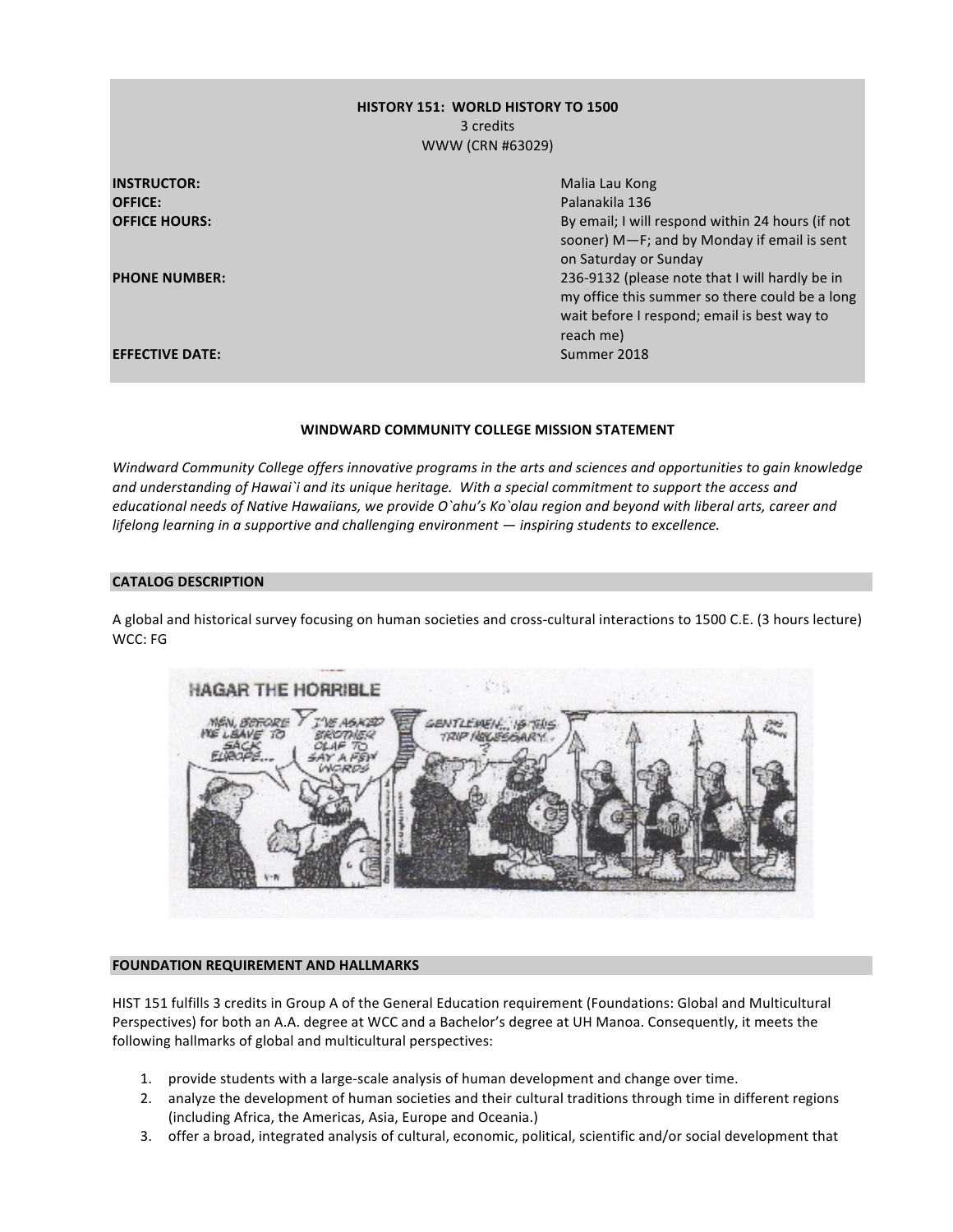recognizes the diversity of human societies and their cultural traditions.

- 4. examine processes of cross-cultural interaction and exchange that have linked the world's peoples through time while recognizing diversity.
- 5. include at least one component on Hawaiian, Pacific, or Asian societies and their cultural traditions.
- 6. engage students in the study and analysis of writings, narratives, texts, artifacts, and/or practices that represent the perspectives of different societies and cultural traditions.

#### **STUDENT LEARNING OUTCOMES**

The student learning outcomes (SLOs) for the course are:

- 1. Identify important individuals, places, organizations and concepts in pre-modern world history.
- 2. Arrange, in chronological order, significant events in world history.
- 3. Describe and analyze global processes from prehistory to 1500 C.E. (e.g human migration, ecological forces, spread of world religions, creation of empires.)
- 4. Explain cause and effect relationships in history.
- 5. Compare and contrast historical experiences across cultures and time.
- 6. Relate historical events to contemporary issues and events.



#### **METHOD OF INSTRUCTION: ONLINE**

Ask yourself if online is the right method of instruction for you. If you are very independent, organized, focused, and techsavvy, you should do fine in an online course. On the other hand, if these traits do not describe you, please seriously consider taking a traditional (face-to-face (F2F)) class.

- $\cdot$  This course will expect that you are able to independently read, comprehend the "facts" on your own, complete the assignments, and navigate through Laulima and our class Google site with little guidance.
- $\dots$  Keeping on track is a must in this class. Always refer to the Class Schedule that starts on page 7 of this syllabus. Remember that this is a summer school class. You are about to learn the material at a VERY ACCELERATED rate. This means that EVERY WEEK you will be expected to engage with the corresponding Lessons in our class Google site, read 2-5 chapters in the textbook & other supplemental materials, and *complete the corresponding assignments (which includes quizzes, assignments, Discussion Posts, etc.) as*  scheduled in the class schedule. If this sounds overwhelming, then please drop the class and take the class during the regular semester.
- \* Check **ANNOUNCEMENTS** on the Main Page in Laulima for any announcements pertaining to our class. Every Monday morning, I will post an Announcement introducing the Week's Themes & Assignments. I will also post other Announcements throughout the Week, sometimes the Announcements will highlight student work (i.e., summaries & conclusions reached in discussions and thoughtful insights & well-written statements in other assignments) and remind you of due dates.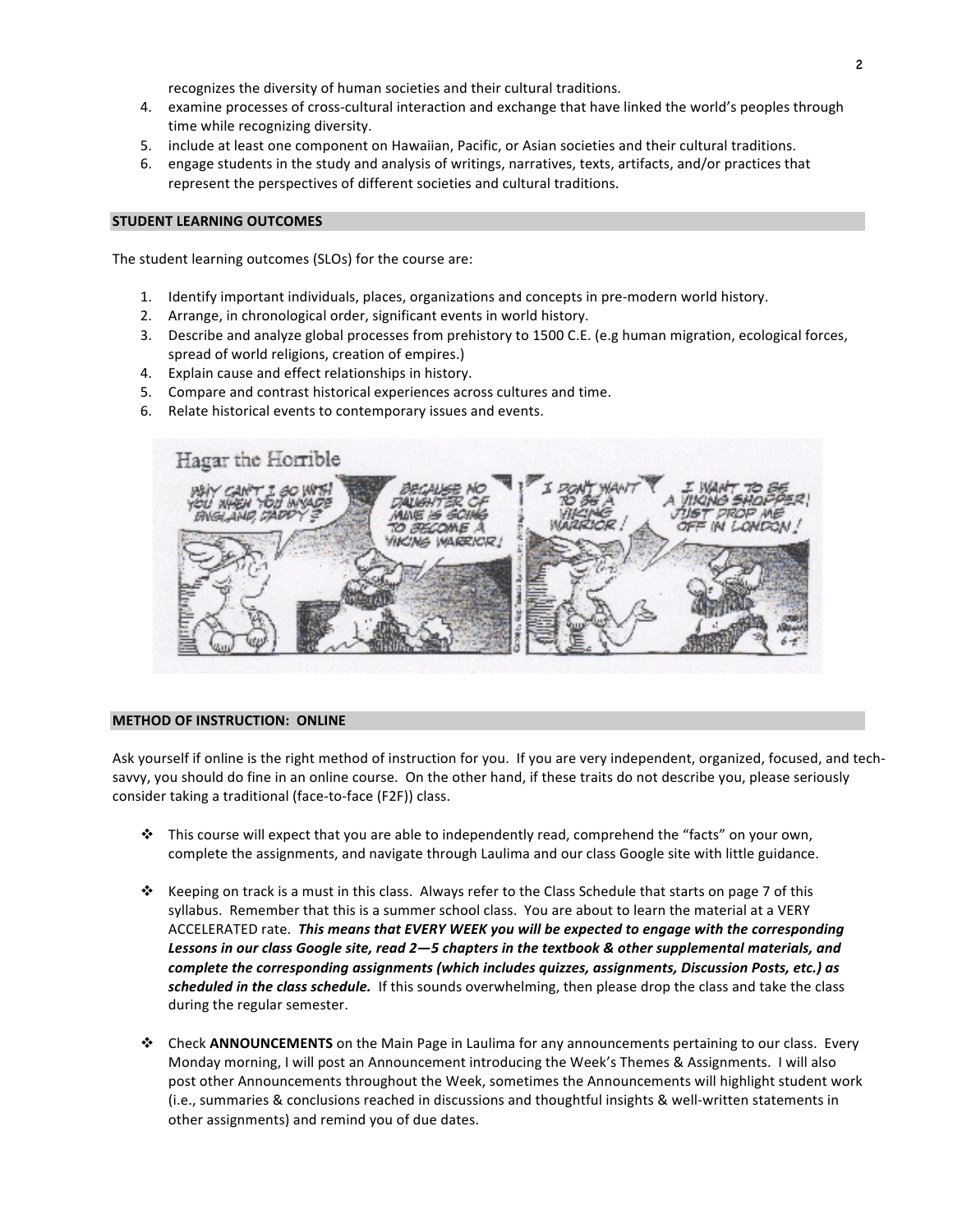- $\cdot$  You should check your UH email account frequently (you are required to use your UH hawaii.edu email account; however, you can have your mail from this account forwarded to an email account that you more frequently use).
- $\cdot$  Make sure you adhere to the due dates to avoid the late penalty that is assessed for all late work. Furthermore, the Exam #1 and Exam #2 MUST be taken during their scheduled times, unless you made prior arrangements with me or had a valid emergency and contacted me in a timely manner. You will have a 96 **hour** period (4 days) in which to take scheduled exams. Plan now for the exams! If you find that you will not be able to take the exams during their designated testing period, then you must drop the class. No *exceptions to this policy, regardless of reason, will be granted.* The good news is that you can take the exams from anywhere in the world as long as you have an Internet (preferably a high-speed) connection. Just to note, in past semesters, I have required students to take one of their exams at a designated test-proctoring site. However, I am not requiring this of you because the summer hours of testing sites are not conducive to students that must work during the daytime, M—F. Hence, I trust that when you do take your exams, that you are taking the exams by yourself and utilizing **only** the class resources (i.e., textbook, supplemental readings, stuff in our class Google site and Laulima site & any article links I give you) that you have. Accordingly, I will then be grading your exam answers based on the required resources for this class.
- $\cdot \cdot$  In general, grading & releasing of Laulima assignments (i.e., quizzes & assignments) and grades for Discussions input into Laulima's Gradebook will occur approximately 2-3 days after the due date if not sooner. One thing to keep in mind when checking your grade in Laulima's Gradebook is that if you are missing certain Laulima assignments, the grade that appears for you may be incorrect as I will not input zeroes for missed quizzes & assignments until our term is over since you have until Friday, 8/10 @ 11:59pm to turn these in and if I input a zero prior to you completing the assignment(s), Laulima may not allow you to complete the assignment(s).
- $\cdot$  Make sure you adhere to the due dates to avoid the late penalty after the 48-hour grace period that is assessed for certain late work (i.e., quizzes & assignments) turned after their due dates. All late work must be turned in by the last day of the semester Friday,  $8/10 \text{ } @$  11:59pm. After this date, no late work will be accepted as final grades are due ASAP. Also, please note that due to the participatory nature of Discussion Board Posts & Relevancy Question Assignments, no late Discussion Posts or Relevancy Question Assignments are accepted and there is no grace period. MOST work is due by Sunday, 11:59pm of the week in which assigned for (unless it is work assigned for the last week (Week #6) of our class or Relevancy Question Assignments which are always due on Thursday by 8:00am).

# **COURSE TASKS**

Welcome to the wonderful world of history—where we will make the past come to life as we explore the histories of the various peoples of the world in order to become better informed citizens and make our modern, global world more meaningful! As we look into the past, it may be helpful to view history as a movie—full of characters, with some playing significant roles and others playing supporting ones, drama, and significant events. Together, then, we will analyze this movie called history, highlighting the important individuals, concepts/ideas, places, societies, events, and all the drama that went along with this. As we explore the drama of the past, the class will focus on the **development of diverse cultures, similarities & differences** between these cultures, and the **connections** & conflicts that have arisen between these cultures.

The class will be centered around the following course tasks, that serve as both learning and assessment tools, for the purpose of measuring your learning and your ability to meet the course SLOs.

 $\checkmark$  Take 2 Exams. Each Exam is worth 100 points total. The purpose of these exams is to assess both your critical thinking and comprehension of the material covered in class up to the moment of the exam. Exams will consist of a mixture of multiple choice, true/false, short written answer question &/or essay. All exams are completed AT-HOME in the "Exams" icon in Laulima and have a time limit of 2 hours. Study Guides for both exams are found in the "Study Guides for Exams" folder found in the Resources icon. If there is an essay question on your exam, you will receive the essay question prior to the exam (it will be listed on the Study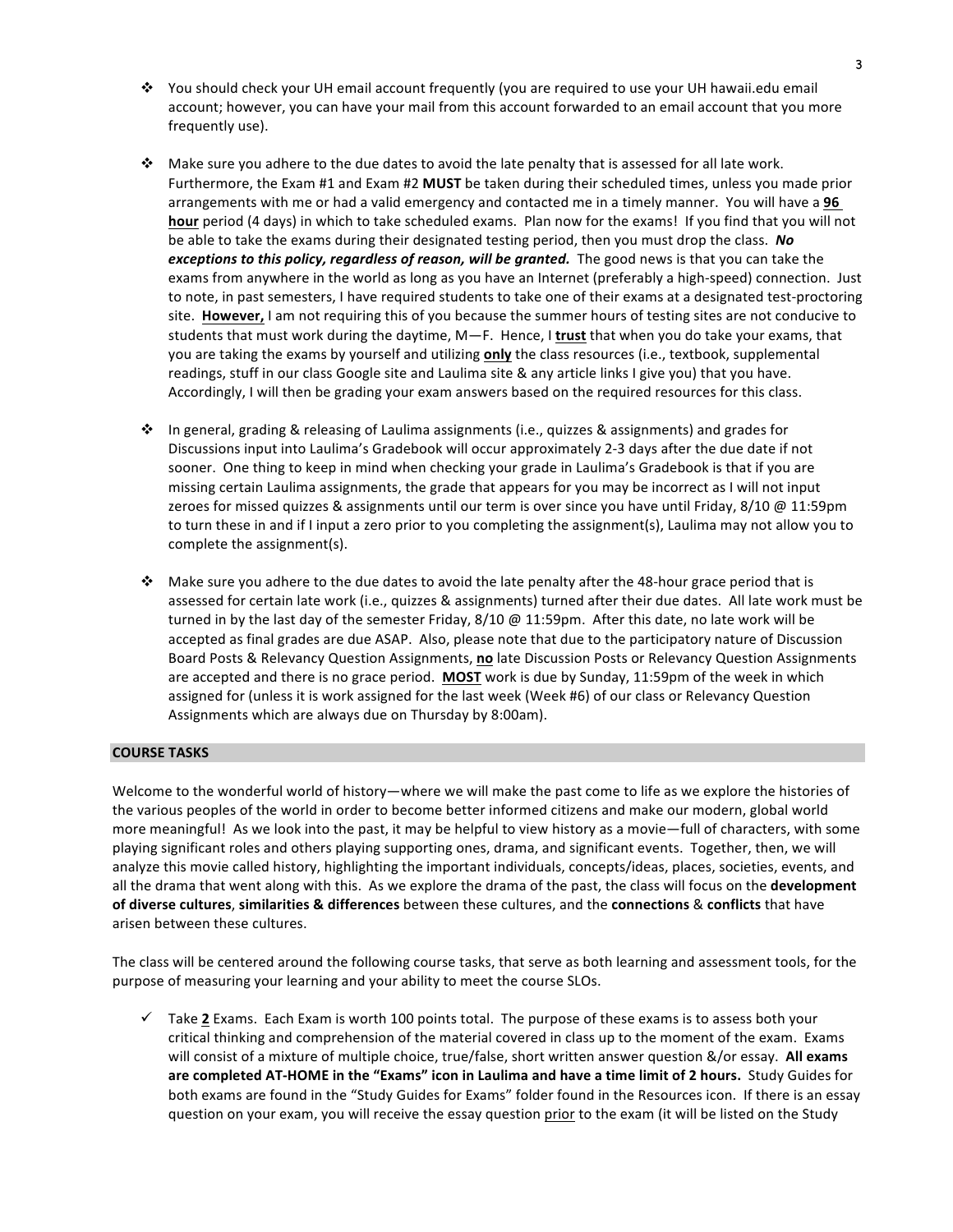Guide) so that you can **prepare your essay BEFORE you start the exam**, and thus you will then only need to copy & paste your essay into the designated area on the exam.

- $\circ$  **Exams are to be taken when scheduled.** Make-up exams will only be given in cases of illness (with a doctor's note) or valid emergency. If you are unable to take the scheduled exam, I expect you or a family member to *immediately* contact me before or on the day of the scheduled exam. No makeup exam will be scheduled without you contacting me in a timely manner.
- $\checkmark$  Take 10 Reading Reveal Quizzes which are found in the "Exams" icon in our class Laulima site. Each quiz will consist of 5 multiple choice questions and you will have 15 minutes to complete the quiz. Quizzes will be on the assigned readings & Lessons for the topic unit in order to assess your comprehension of the assigned readings. You will be granted access to all quizzes at the beginning of the term, but each quiz must be completed by its specified due date in the syllabus which will always be on a **Sunday by 11:59pm**. Please note that late quizzes will continue to be accepted in Laulima until the last day of instruction; however, all quizzes completed after the due date will be assessed a late penalty of 2 points. Each quiz is worth up to 10 points possible.
- $\checkmark$  Take 5 Documentary Quizzes which are found in the "Exams" icon in our class Laulima site. Each quiz will consist of 5 multiple choice questions &/or True or False questions and you will have 15 minutes to complete the quiz. Quizzes will be on the specific documentaries contained within certain Lessons found in our class Google site. In other words, as you go through a Lesson in our class Google site, you may come to a section that tells you to watch a documentary and to take notes on it by answers the listed questions in the Lesson so that it can help you complete the quiz. Note that you will be granted access to all quizzes at the beginning of the term, but each quiz must be completed by its specified due date in the syllabus which will always be on a **Sunday by 11:59pm**. Please note that late quizzes will continue to be accepted in Laulima until the last day of instruction; however, all quizzes completed after the due date will be assessed a late penalty of 2 points. Each quiz is worth up to 10 points possible.
- $\checkmark$  Complete the **Real World Assignment: Cover Letter & Resume for a Historical Warrior**. This typed, grammatically & mechanically correct assignment is worth 35 points total and will be due by or on **Sunday,** 8/5 @ 11:59pm and emailed to me as a Word Doc, Google Doc or PDF only. The guidelines for this assignment are attached to this syllabus starting on page 13. Be sure to read these guidelines for more **information on this assignment.** 
	- $\circ$  For this assignment, you must pick a historical (or legendary BUT not fully divine—i.e., while you can pick individuals who considered themselves partly divine, you cannot pick gods or goddesses) individual (pre-1500 CE; however, if you choose an individual from Hawai'i, it can be pre-1819 CE) that was also a proven warrior. Pretending that you are this person, you are to create a cover letter and resume for this person if he/she were applying for a job. No more than one person per *historical warrior.* If you have a historical person in mind, you should sign up for that person ASAP **by contacting me as it will be first come, first choice.** If you are unsure of a historical person, please contact me. Be sure to check for a confirmation email from me regarding your choice. I will post a list of those chosen individuals in the Homepage of our Laulima site. Once the name of an individual is listed on the Homepage, you are no longer able to pick that person. Real World Assignments submitted after the due date will be assessed a 20% late penalty and will not be considered for the job.
	- $\circ$  The Real World Assignment is due on Sunday, 8/5 @ 11:59pm. Late submissions will NOT be considered for the job. However, there is a 48-hour "grace period" for turning this in late for a grade. After this grace period, late Real World Assignments will be accepted until the last day of instruction with a 20% point penalty.
	- After I receive all cover letters & resumes, I will post them in the "KickA\*\* Industries Resumes" folder in the Resources icon in our Laulima site by late Monday morning, 8/6. You are then to read all resumes so that you can then come up with the 3 most qualified individual that you would hire (you can choose your own individual as one) so that you can then participate in the "**KickA\*\* Industries Hiring Executives Discussion"** found in the "Discussion Board" icon in our class Laulima site by writing a 5—7 sentence post on the 3 individuals you would hire and why. In your post, you should explain each of the individual strengths of your chosen individuals (be as specific as possible when talking about these strengths) and how when these strengths are combined, they would make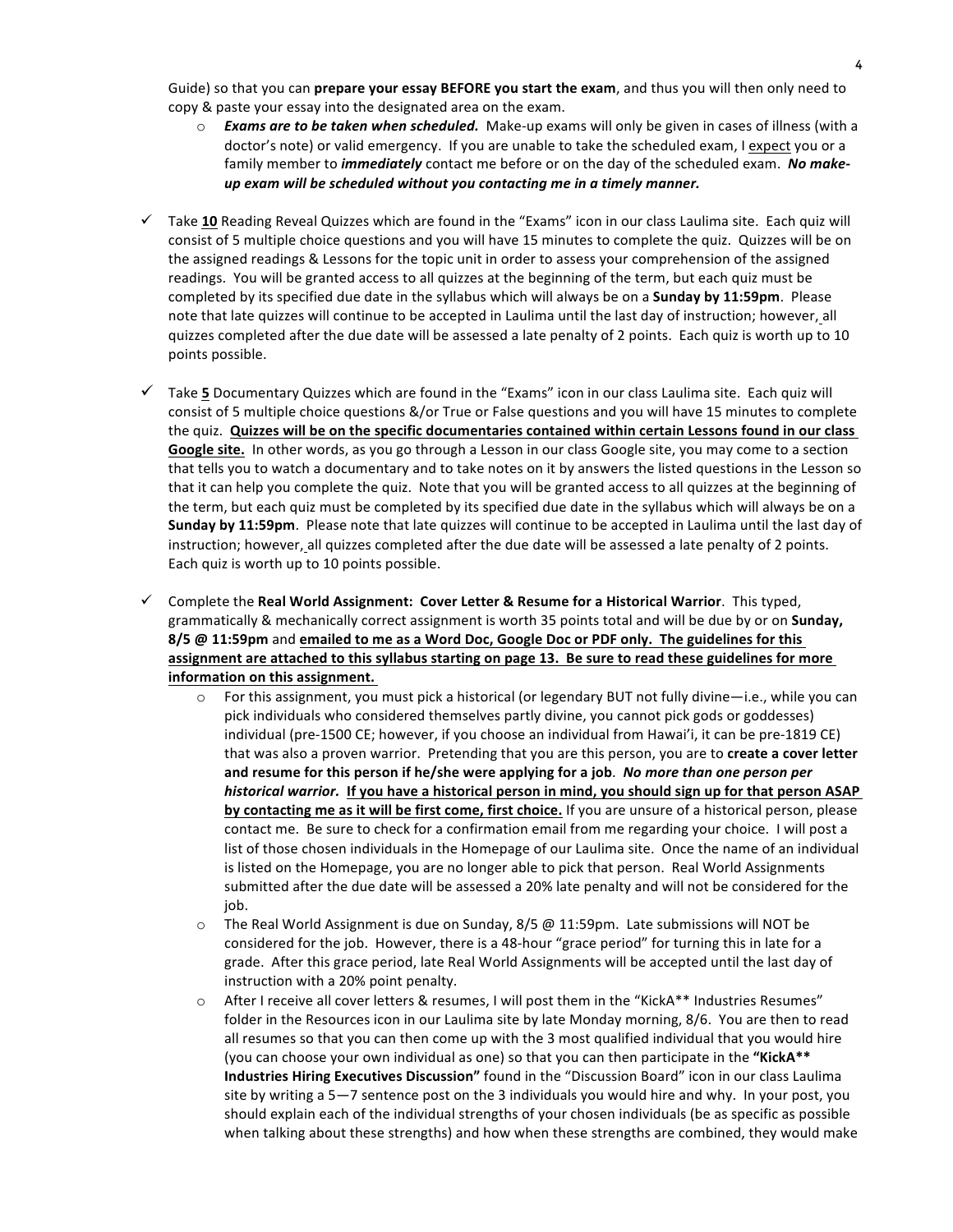an undefeatable team. The due date for this post is **Wednesday, 8/8, by 11:59pm**. This post will be worth 5 points total. On Thursday, 8/9, I will announce the 3 Most Qualified Individuals based on the 3 most chosen individuals in the Discussion. The students who created the cover letters & *resumes of the 3 chosen individuals will be awarded 5 points extra credit.* 

- $\checkmark$  Participate in ALL 5 Relevancy Question Assignments found in the "Relevancy Question Assignments" icon in our class Laulima site. Each assignment is up to worth 2 points total and will ask you one or more questions that will engage you with the Topic Unit(s) assigned for the Week. Questions will thus make you ponder modern-day questions that have a basis & relevancy in what you will learn about in history. I will also share some of your answers from the Week's Relevancy Question Assignment in an Announcement posted on Thursdays as a method of collaborative learning so that we can learn and gain insight from one another.
	- o Relevancy Question Assignments will always be **due on or by Thursday @ 8:00am** for the Week in which assigned. Also, since I will be using your answers to create an Announcement of student insights, summaries, &/or conclusions to send out later in the day on Thursday, no late Relevancy Question Assignments will be accepted regardless of reason. You will have access to all Relevancy Question Assignments at the beginning of the semester.
- $\checkmark$  Participate in ALL 5 Discussions found in the "Discussion Board" icon in our class Laulima site (click on "Discussion Board" icon in Laulima to access; then look for the assigned Discussion for the Week to participate in). Refer to the class schedule to see assigned Discussion(s) for the week. Discussions will be graded on how well you follow the guidelines listed below:
	- $\circ$  For each Discussion, you are to only REPLY to the post that I have up. In other words, after reading the post that I have set up as an introduction to the Discussion, please just click "reply."
		- The instructions will be this: in your reply, please 1) answer the question that I post in  $2-3$ complete sentences, and 2) respond to the student's response that directly precedes your reply with 1-2 complete sentences. In other words, if you are the first student to reply to this post, then you are to 1) answer the question, and 2) reply to what I write about. Another example is if you are the 10th student to reply, then you will be 1) answering the question that I post below, and 2) replying to the reply of the 9th student. If you have any questions about this, please email me.
		- Your **answer** to the question that I post should consist of 2-3 complete sentences that are ORIGINAL in thought (and not just a paraphrase of the comments that preceded it).
		- Your **response** to the student's response that directly precedes yours should consist of  $1-2$ complete sentences of **why** you agree or disagree with this student's response. In other words, don't just say you agree or disagree. Always **explain** your position.
		- Always be **mindful** that you are RESPECTFUL of what your classmates have to say. Negative comments will NOT be tolerated. Please note that one of WCC's core values is Ho'ihi *(Respect).* This includes cultural awareness & aloha, student voice, 'ohana-style inclusiveness, and LGBTI Safe Zones. Discussion forums will NOT be used to discriminate *against or put down your fellow students or other cultures & religions. If you conduct* yourself in a way that disparages others, then you are in direct violation of the Student Code *of Conduct and you will be dealt with appropriately (which could mean removal from class).*
		- Always **remember** that discussions are meant to provoke critical thinking on a given topic. Although you may disagree with what I or your fellow classmates have to say, I expect you to always be **respectful** in your disagreement.
		- Each Discussion is worth up to 4 points total. Assigned Discussion Posts for the week will always be due on the **Sunday by 11:59pm** of the week in which it was assigned. No late Discussion Posts will be accepted, regardless of reason due to the collaborative nature of this assignment. ACCESS to the Discussion will be LIMITED to Monday through Sunday for the week that it is assigned.

#### **ASSESSMENT TASKS AND GRADING**

- \*10 Reading Reveal Quizzes x 10 points each  $\qquad =$  100 points (24% of final grade)
	-
- \*5 Documentary Quizzes  $\times 10$  points each  $\times$  50 points (12% of final grade)
- 
- 
- 
- $*2$  Exams  $\times 100$  points each  $=$  200 points (48% of final grade)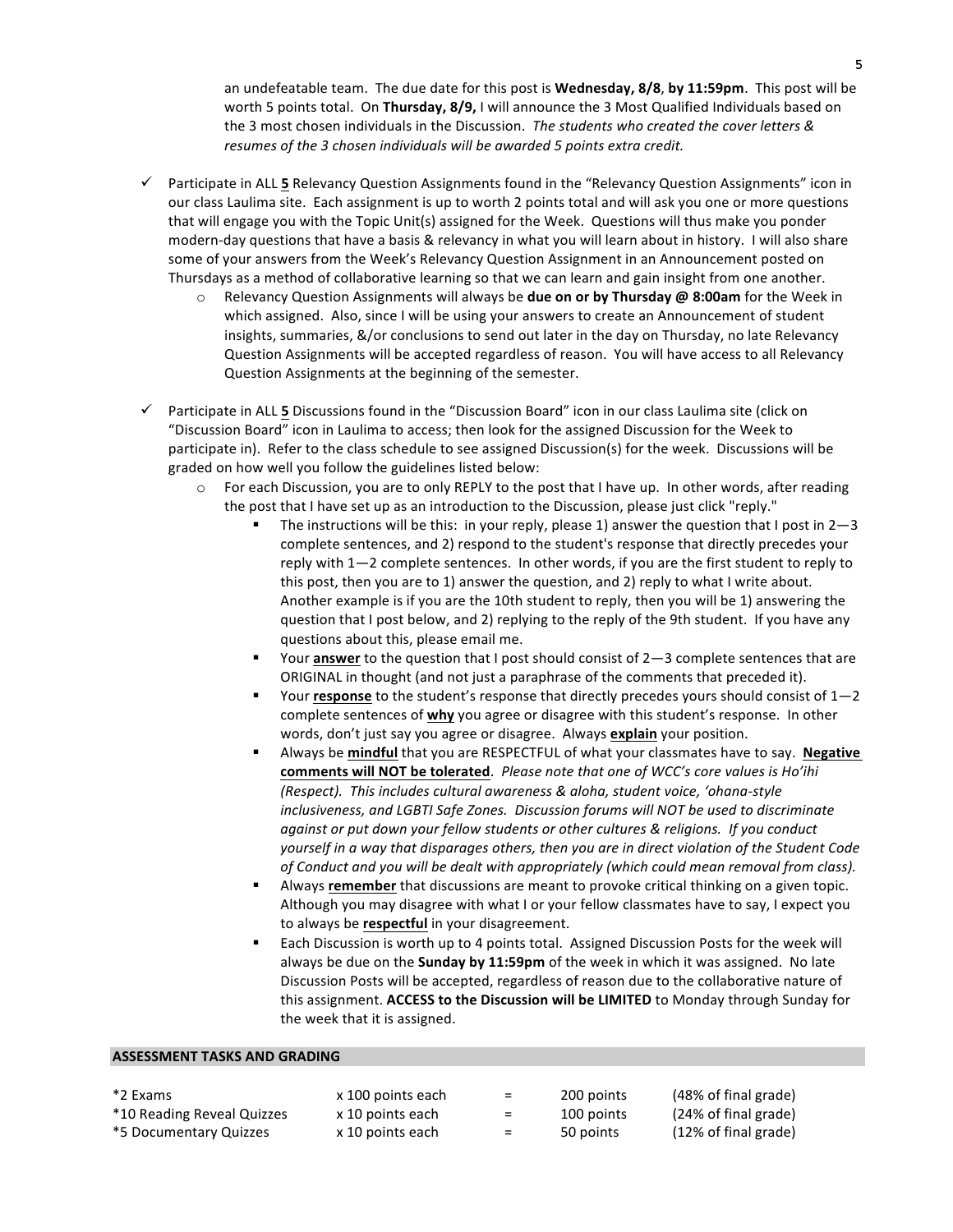| *Real World Assignment: Cover Letter & Resume + Discussion = |                       |         | 40 points           | $(10\% \text{ of final grade})$ |
|--------------------------------------------------------------|-----------------------|---------|---------------------|---------------------------------|
| *5 Discussions                                               | x 4 points each       | $=$ $-$ | 20 points           | (4% of final grade)             |
| *5 Relevancy Question Assignments                            | $x$ 2 points each $=$ |         | 10 points           | (2% of final grade)             |
|                                                              |                       | $=$     | 420 points possible |                                 |

# *\*Everyone starts the class with an "A" (420 points)! What you do with your "A" is now up to you!*

| To keep your | You can't lose more than | Which means              |
|--------------|--------------------------|--------------------------|
|              | 42 points                | $A = 378$ points & above |
|              | 84 points                | $B = 336$ points & above |
|              | 126 points               | $C = 294$ points & above |
|              | 168 points               | $D = 252$ points & above |

\*You may keep track of your grade in our class's Laulima site under the Gradebook option. Please note, though, that whatever grade you see in Gradebook may not be truly reflective of your actual grade because there may be some work that you may have not yet completed which has not yet been factored into your grade, and thus, your grade will appear higher than it really is. If you have completed all your assignments and they have been graded & released back, then your grade in Gradebook will most likely be accurate. If you are concerned about your grade, then you should email me so that I can give you a more accurate accounting of your grade.

\*(Hopefully, this will not happen, but if it turns out that more than 168 points is lost, an "F" for the class will result.)

\*The "N" grade is only given in circumstances in which the student has worked conscientiously, attended regularly, finished all work, fulfilled course responsibilities, and has made measurable progress. However, either the student has not achieved the minimal student learning outcomes and is not prepared to succeed at the next level, or the student has made consistent progress in class but is unable to complete the class due to extenuating circumstances, such as major health, personal, or family emergencies. The "N" grade is **NOT** given in circumstances in which you have NOT made consistent progress in the class &/or attended class regularly.

#### **REQUIRED LEARNING RESOURCES TO PURCHASE: NONE\***

This class is "zero-cost textbook" which means there is no textbook to purchase. Instead, this class will make use of PDF materials made available in our class Laulima site, articles & websites found on the internet and accessed through our class Google site, &/or Open Education Resources (OER) such as the OER History Text: World History: Cultures, States, and Societies *to* 1500. Our class Laulima site contains PDF copies of assigned readings & will be used for posting Announcements, participating in Discussions & submission of assignments, quizzes & exams. Our class Google site contains the "Lessons" which you will engage with. You will access our class Google site through the icon "HIST 151 Google Site" in Laulima to the left of the screen.

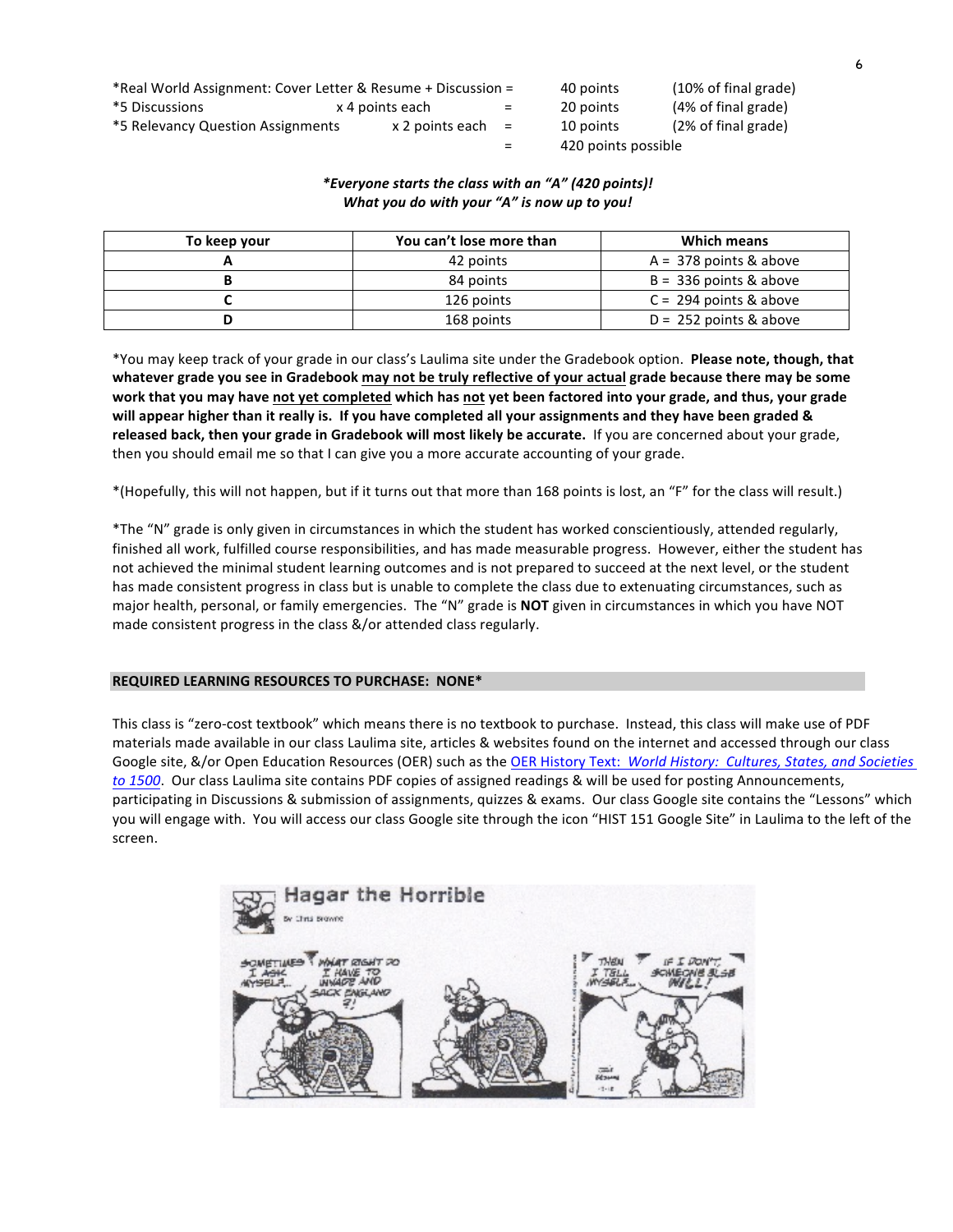#### **\*This class is designed to be accessible to ALL students. Thus, please take note of the following statement:**

#### **DISABILITIES ACCOMMODATION STATEMENT**

*If* you have a physical, sensory, health, cognitive, or mental health disability that could limit your ability to fully participate in this class, you are encouraged to contact the Disability Specialist Counselor to discuss reasonable accommodations that will help you succeed in this class. Ann Lemke can be reached at 235-7448, lemke@hawaii.edu, or you may stop by Hale 'Akoakoa 213 for more information.

#### **CLASS SCHEDULE**

\*The class is set up so that you complete the following tasks in this general order for EACH topic unit that corresponds to a specific chapter or chapters in the textbook:

- 1. **(1) ENGAGE:** complete the assigned "Lessons" found in our class Google site. This includes watching videos &/or documentaries, and reading short blurbs &/or linked articles that introduces you to the subject material.
- 2.  $\Box$  **READ:** read the assigned readings. This includes readings primary & secondary sources found in the "Resources" icon in our class Laulima site. All readings are required unless marked optional.
- 3.  **DISCUSS:** post in the designated Discussion Forum for the week (found in the "Discussion Board" icon).
- **4.**  $\heartsuit$  **COMPLETE:** complete the designated assignments for the week which are turned in either in Laulima or by email (i.e., Relevancy Question Assignments found in the "Relevancy Question Assignments" icon in Laulima, the Quizzes & Exams found in the "Exams" icon in Laulima, &/or the Real World Assignments that are completed in a processing program like Google Docs or Google Slides and shared or emailed to me).

\*Think of everything you do building up like a pyramid, which then builds up to cumulative assignments:



\*In order to stay on track in this class, it is suggested that you follow the below schedule to stay on track. Furthermore, remember to adhere to the DUE DATES as these dates do NOT change, regardless of when you decide to complete the material. Remember also that this is a summer school class and you will typically be reading 2–5 chapters, and completing the corresponding tasks, per week!

#### **WEEK ONE: Monday, 7/2 through Sunday, 7/8:**

#### On Monday, 7/2: Topic Unit-Class Introductions

- Review Syllabus in Laulima
- Learn how to navigate through our course both our Laulima class site and our class Google site (the Google site is linked from our Laulima class homepage to the left of the screen, click on "HIST 151 Class Google Site" to access; you will need to sign in with your UH email).
- **●**BISCUSS: Introduce yourself in the "Week One: Introduce Yourself!" Discussion Forum (click on the "Discussion Board" icon on the left side of screen in Laulima). The DUE DATE for completion is **Sunday, 7/8** @ **11:59pm.**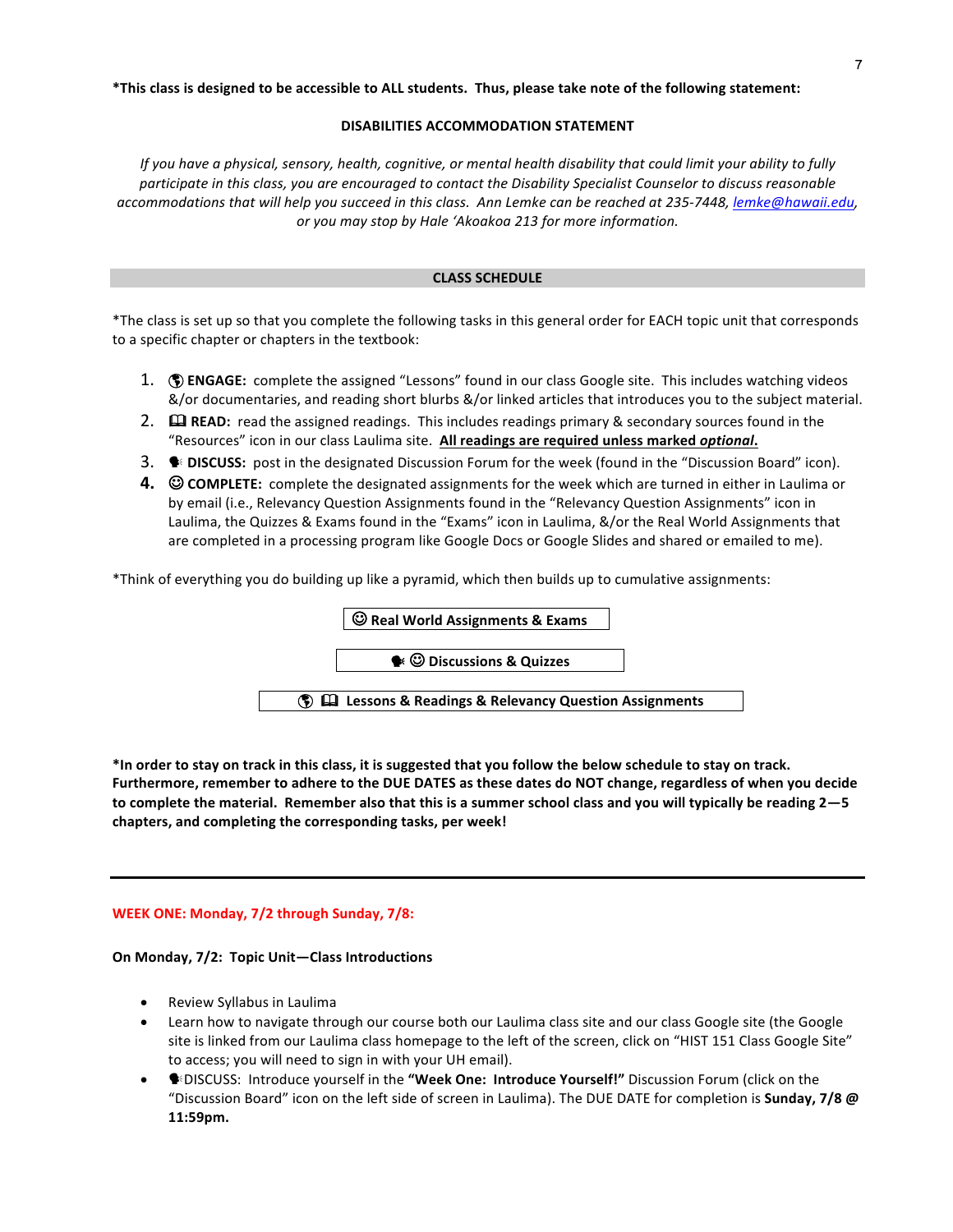# **On Tuesday, 7/3 & Wednesday, 7/4: Topic Unit—The Emergence of Human Societies**

- $\circ$  ENGAGE: Lesson #1 (found in our class Google site).
- $\bullet$   $\Box$  READ:
	- $\circ$  Chapter 1 (found in the "Textbook: World History: Cultures, States, and Societies to 1500" folder in the "Resources" icon in our class Laulima site). This reading is OPTIONAL.
- $\odot$  COMPLETE: **Relevancy Question Assignment #1** found in the "Relevancy Question Assignments" icon in Laulima. Relevancy Question Assignment #1 is due by Thursday, 7/5 @ 8:00am.

# On Thursday, 7/5 & Friday, 7/6: Topic Unit-The Near East (Mesopotamia & Egypt)

- $\circled{S}$  ENGAGE: Lessons #2, #3, & #4 (found in our class Google site).
- $\Box$  READ:
	- $\circ$  Chapter 2, pages 22–53 (found in the "Textbook: World History: Cultures, States, and Societies to 1500" folder in the "Resources" icon in our class Laulima site).
	- $\circ$  A Quest for Immortality (found in the "Resources" icon in our class Laulima site, then click on the "Primary Source Readings Folder" folder)
- © COMPLETE: Take the "Iraq: Cradle of Civilization Documentary Quiz" (TIMED, with 3 multiple choice questions & 2 True or False questions based on the documentary "Iraq: Cradle of Civilization" that is accessed in Lesson #2 in our class Google Site) found in the "Exams" icon in Laulima. **Quiz due by Sunday, 7/8 @ 11:59pm.**
- $\heartsuit$  COMPLETE: Take the "**Egypt: The Habit of Civilization Documentary Quiz**" (TIMED, with 4 multiple choice questions & 1 True or False question based on the documentary "Egypt: The Habit of Civilization" that is accessed in Lesson #4 in our class Google site) found in the "Exams" icon in Laulima. **Quiz due by Sunday, 7/8 @ 11:59pm.**
- © COMPLETE: Take **Reading Reveal Quiz #1** (TIMED, multiple-choice quiz of 5 questions on the assigned Lessons #2, #3, & #4 & readings for the topic unit "The Near East (Mesopotamia & Egypt) found in the "Exams" icon in Laulima. **Quiz due by Sunday, 7/8 @ 11:59pm.**

# **WEEK TWO: Monday, 7/9 through Sunday, 7/15:**

# On Monday, 7/9 & Tuesday, 7/10: Topic Unit-India

- $\Diamond$  ENGAGE: Lesson #5 (found in our class Google site).
- $\Box$  READ:
	- $\circ$  Chapter 3, pages 62–89 (found in the "Textbook: World History: Cultures, States, and Societies to 1500" folder in the "Resources" icon in our class Laulima site).
- $\odot$  COMPLETE: **Relevancy Question Assignment #2** found in the "Relevancy Question Assignments" icon in Laulima. Relevancy Question Assignment #2 due by Thursday, 7/12 @ 8:00am.
- © COMPLETE: Take the "India: The Empire of the Spirit Documentary Quiz" (TIMED, multiple choice quiz of 5 questions based on the documentary "India: The Empire of the Spirit" that is accessed in Lesson #5 in our class Google site) found in the "Exams" icon in Laulima. Quiz due by Sunday, 7/15 @ 11:59pm.
- $\odot$  COMPLETE: Take **Reading Reveal Quiz #2** (TIMED, multiple-choice quiz of 5 questions on the assigned Lesson #5 & readings for the topic unit "India") found in the "Exams" icon in Laulima. **Quiz due by Sunday, 7/15 @ 11:59pm.**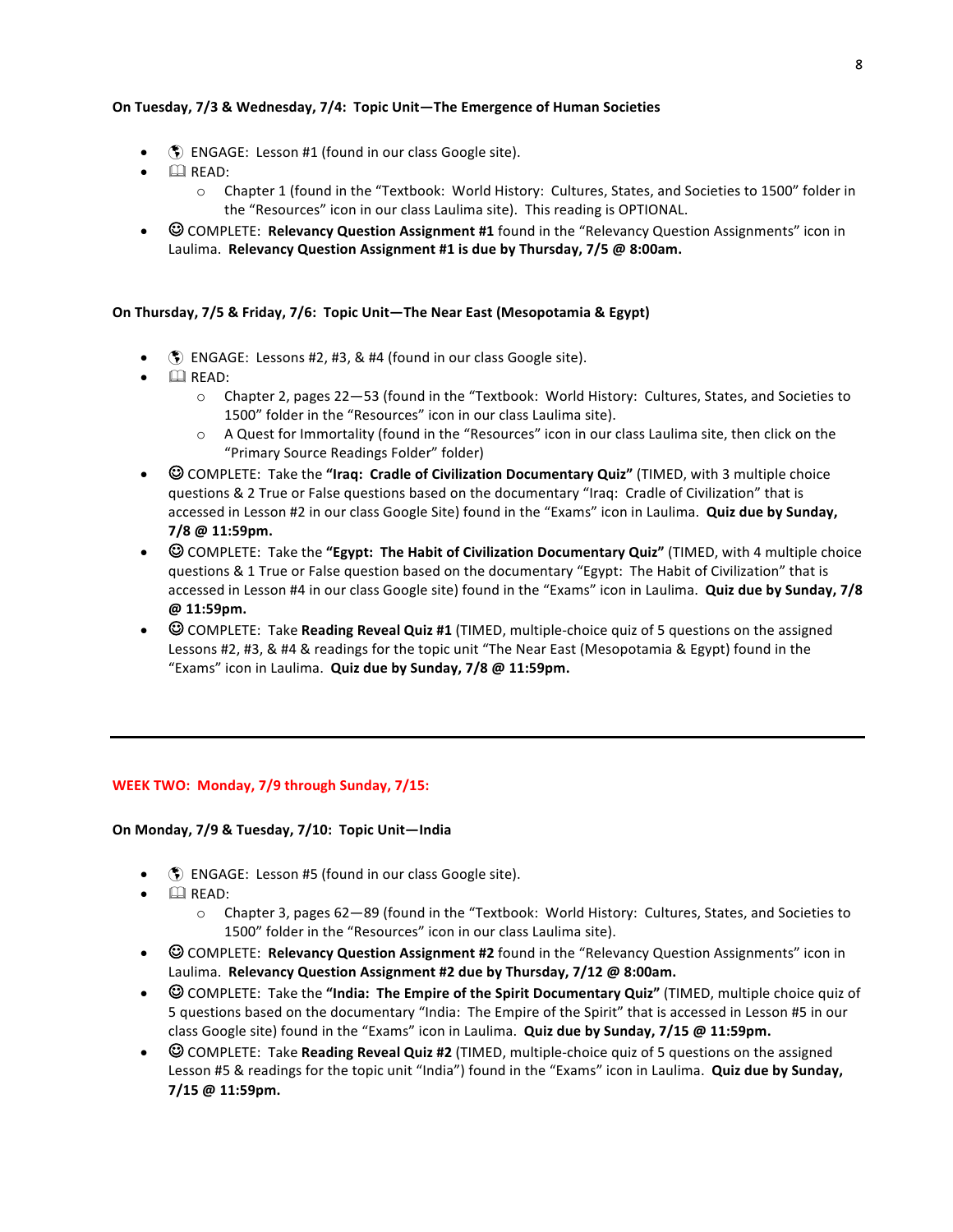#### On Wednesday, 7/11 & Thursday, 7/12: Topic Unit-China

- **(5)** ENGAGE: Lesson #6 (found in our class Google site).
- $\mathbb{Q}$  READ:
	- $\circ$  Chapter 4, pages 111–139 (found in the "Textbook: World History: Cultures, States, and Societies to 1500" folder in the "Resources" icon in our class Laulima site).
	- $\circ$  The Golden Age of Chinese Philosophy (found in the "Resources" icon in our class Laulima site, then click on the "Secondary Source Readings Folder" folder)
	- o Sima Qian, The Legalist Policies of the Qin (found in the "Resources" icon in our class Laulima site, then click on the "Secondary Source Readings Folder" folder)
- $\heartsuit$  COMPLETE: Take the "**China: The Mandate from Heaven Documentary Quiz**" (TIMED, with 3 multiple choice questions & 2 True or False questions based on the documentary "China: The Mandate of Heaven") found in the "Exams" icon in Laulima. Quiz due by Sunday, 7/15 @ 11:59pm.
- **●** DISCUSS: Post in the "Week Two: Freedom vs. Stability, Part I" Discussion Forum (click on the "Discussion Board" icon on the left side of screen in Laulima). The DUE DATE for completion is **Sunday, 7/15 @ 11:59pm.**

#### On Friday, 7/13: Topic Unit-The Americas & Oceania

- $\Diamond$  ENGAGE: Lesson #7 (found in our class Google site).
- $\mathbb{Q}$  READ:
	- $\circ$  Chapter 10, pages 368-378 (found in the "Textbook: World History: Cultures, States, and Societies to 1500" folder in the "Resources" icon in our class Laulima site).
	- $\circ$  Oceania Text (found in the "Resources" icon in our class Laulima site, then click on the "Secondary Source Readings Folder" folder)
- © COMPLETE: Take **Reading Reveal Quiz #3** (TIMED, multiple-choice quiz of 5 questions on the assigned Lessons #6 & #7 & readings for the topic units "China" **&** "The Americas & Oceania") found in the "Exams" icon in Laulima. Quiz due by Sunday, 7/15 @ 11:59pm.

# **WEEK THREE: Monday, 7/16 through Sunday, 7/22:**

#### On Monday, 7/16 & Tuesday 7/17 & Wednesday, 7/18: Topic Unit—Persia, Greece, & The Persian Wars

- $\bullet$  ENGAGE: Lessons #8, #9, & #10 (found in our class Google site).
- $\bullet$   $\Box$  READ:
	- $\circ$  Chapter 5, all pages (found in the "Textbook: World History: Cultures, States, and Societies to 1500" folder in the "Resources" icon in our class Laulima site).
	- $\circ$  Plutarch, On Sparta (found in the "Resources" icon in our class Laulima site, then click on the "Primary Source Readings Folder" folder)
	- o Herodotus, Xerxes Invades Greece (found in the "Resources" icon in our class Laulima site, then click on the "Primary Source Readings Folder" folder)
	- $\circ$  Is 300 Historically Factual or Inaccurate? (found in the "Resources" icon in our class Laulima site, then click on the "Secondary Source Readings Folder" folder)
	- o Thucydides, Pericles Funeral Orations (found in the "Resources" icon in our class Laulima site, then click on the "Primary Source Readings Folder" folder)
- © COMPLETE: **Relevancy Question Assignment #3** found in the "Relevancy Question Assignments" icon in Laulima. Relevancy Question Assignment #3 due by Thursday, 7/19 @ 8:00am.
- $\heartsuit$  COMPLETE: Take "The Spartans Documentary Quiz" (TIMED, multiple choice quiz of 5 questions based on based on the documentary "The Spartans" that is accessed in Lesson #9 in our class Google site") found in the "Exams" icon in Laulima. Quiz due by Sunday, 7/22 @ 11:59pm.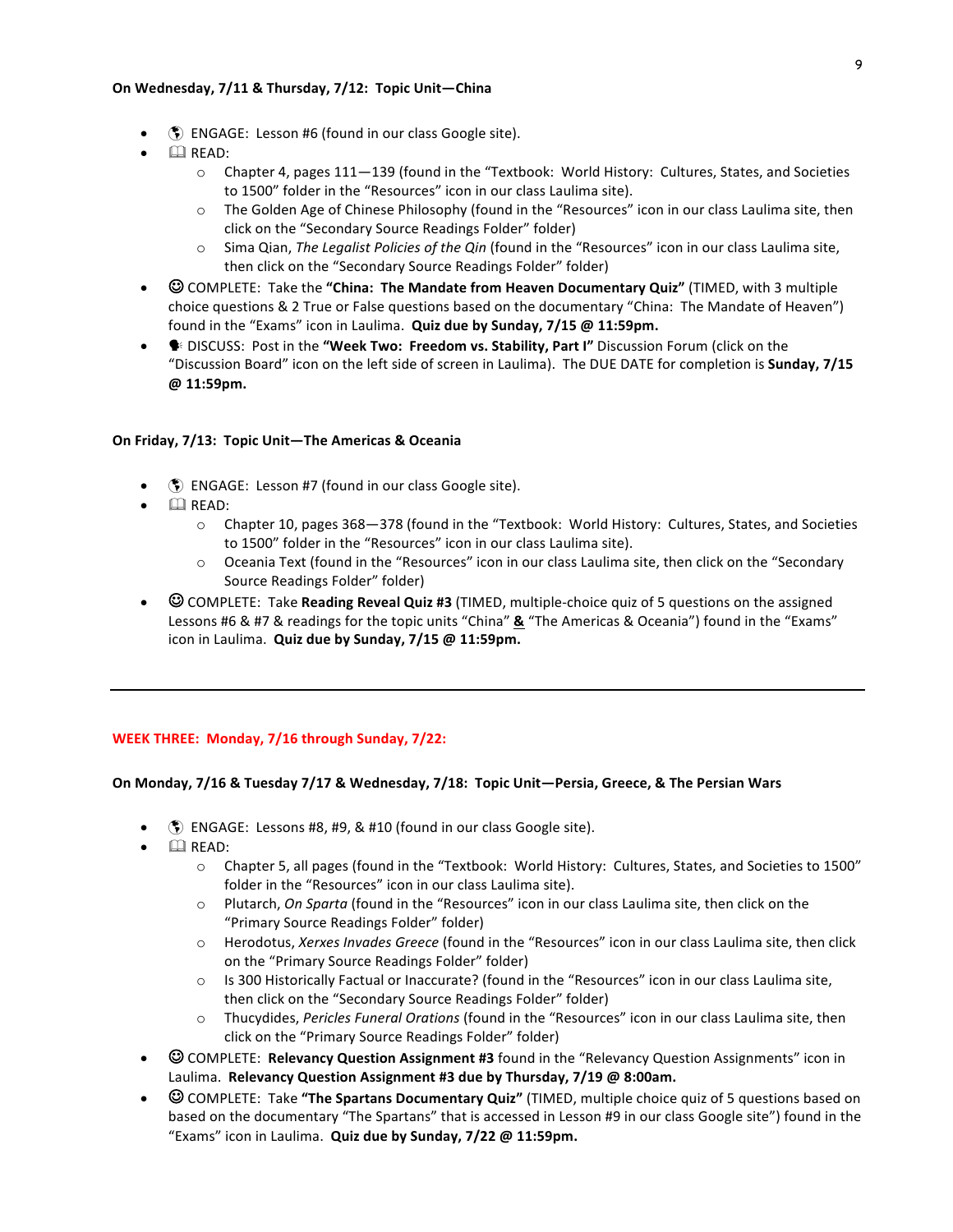- **SAUPIS EXTER:** Post in the **"Week Three: Population Control"** Discussion Forum (click on the "Discussion Board" icon on the left side of screen in Laulima). The DUE DATE for completion is **Sunday, 7/22 @ 11:59pm.**
- © COMPLETE: Take **Reading Reveal Quiz #4** (TIMED, multiple-choice quiz of 5 questions on the assigned Lesson #8, #9, & #10 & readings for the topic units "Persia" & "Greece") found in the "Exams" icon in Laulima. **Quiz due by Sunday, 7/22 @ 11:59pm.**

# **On Thursday, 7/19 through Sunday, 7/22: Designated Testing Period for Exam #1**

•  $\odot$  COMPLETE: Take Exam #1 which is found in the "Exams" icon in our Laulima site. This exam has a time limit of 90 minutes and is **due by Sunday, 7/22** @ 11:59pm. Exam opens on Thursday, 7/19 @ 12:00am and **automatically closes on Sunday, 7/22 @ 11:59pm.** The Study Guide for Exam #1 is found in the Resources icon in our Laulima site (see the "HIST 151 Study Guides for Exams" folder).

# WEEK FOUR: Monday, 7/23 through Sunday, 7/29:

# On Monday, 7/23 & Tuesday, 7/24: Topic Unit-Rome

- $\circ$  ENGAGE: Lessons #11, #12, & #13 (found in our class Google site).
- $\bullet$   $\Box$  READ:
	- $\circ$  Chapter 6, all pages (found in the "Textbook: World History: Cultures, States, and Societies to 1500" folder in the "Resources" icon in our class Laulima site).
	- o Tacitus, *On Corruption in the Early Roman Empire* (found in the "Resources" icon in our class Laulima site, then click on the "Primary Source Readings Folder" folder)
	- $\circ$  Pirates of the Mediterranean (found in the "Resources" icon in our class Laulima site, then click on the "Secondary Source Readings Folder" folder)
	- o Tacitus, *The Rebellion of Boudicca* (found in the "Resources" icon in our class Laulima site, then click on the "Primary Source Readings Folder" folder)
	- Dio, *Boudicca's Rebellion* (found in the "Resources" icon in our class Laulima site, then click on the "Primary Source Readings Folder" folder)
	- o Eusebius, *The Conversion of Constantine* (found in the "Resources" icon in our class Laulima site, then click on the "Primary Source Readings Folder" folder)
- COMPLETE: **Relevancy Question Assignment #4** found in the "Relevancy Question Assignments" icon in Laulima. Relevancy Question Assignment #4 due by Thursday, 7/26 @ 8:00am.
- <sup>●</sup> DISCUSS: Post in the "Week Four: Freedom vs. Stability, Part II" Discussion Forum (click on the "Discussion Board" icon on the left side of screen in Laulima). The DUE DATE for completion is **Sunday, 7/29 @ 11:59pm.**
- $\odot$  COMPLETE: Take **Reading Reveal Quiz #5** (TIMED, multiple-choice quiz of 5 questions on the assigned Lessons #11, #12, & #13 & readings for the topic unit "Rome" found in the "Exams" icon in Laulima. **Quiz due by Sunday, 7/29 @ 11:59pm.**

# On Wednesday, 7/25 & Thursday, 7/26: Topic Unit-Europe

- **(5)** ENGAGE: Lesson #14 (found in our class Google site).
- $\bullet$   $\Box$  READ:
	- $\circ$  Chapter 7, all pages (found in the "Textbook: World History: Cultures, States, and Societies to 1500" folder in the "Resources" icon in our class Laulima site).
	- o Einhard, Life of Charlemagne (found in the "Resources" icon in our class Laulima site, then click on the "Primary Source Readings Folder" folder)
	- $\circ$  Alvild the Pirate (found in the "Resources" icon in our class Laulima site, then click on the "Primary Source Readings Folder" folder)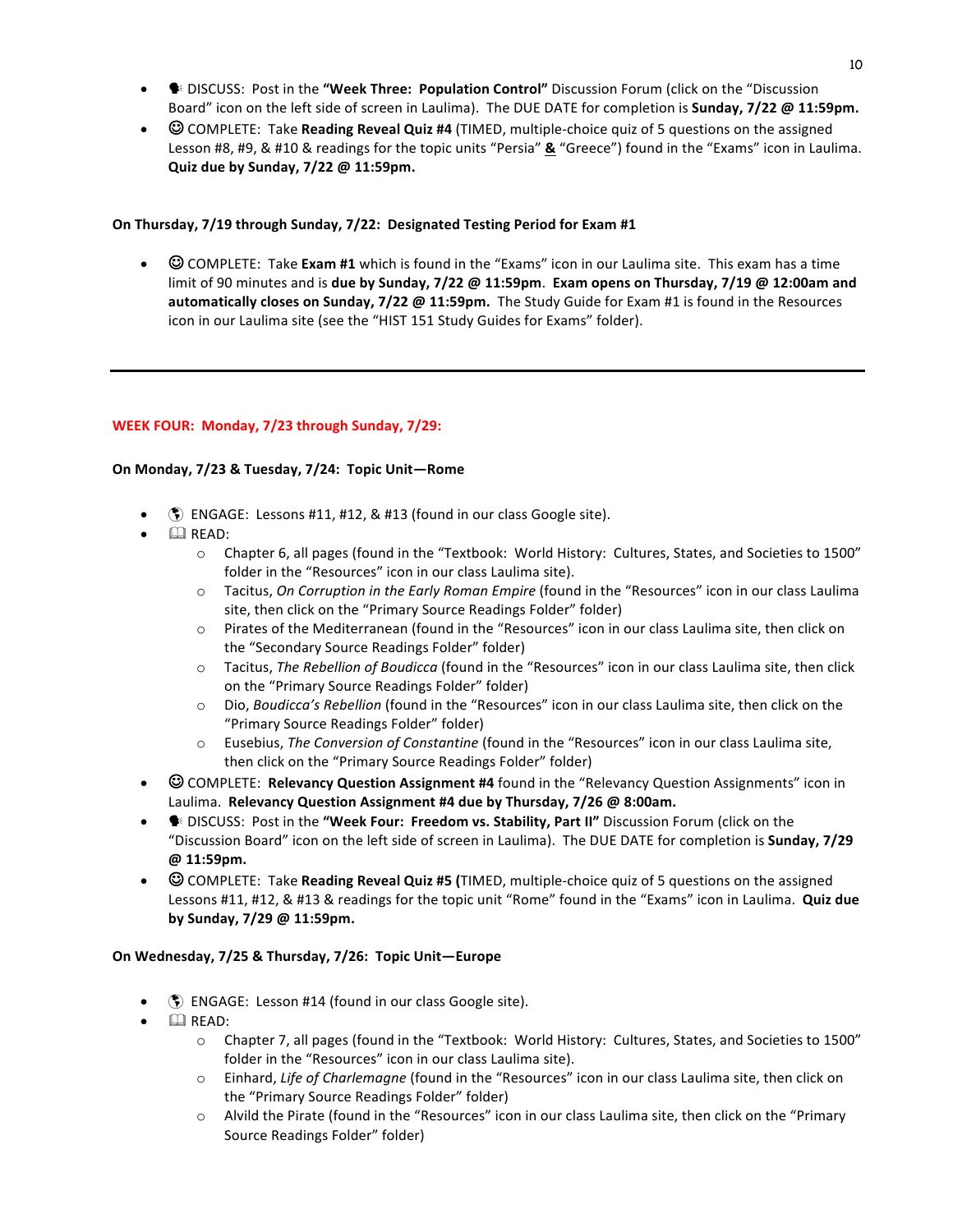•  $\odot$  COMPLETE: Take **Reading Reveal Quiz #6** (TIMED, multiple-choice quiz of 5 questions on the assigned Lesson #14 & readings for the topic unit "Europe" found in the "Exams" icon in Laulima. **Quiz due by Sunday, 7/29 @ 11:59pm.**

#### On Friday, 7/27: Topic Unit-Islam

- **(5)** ENGAGE: Lesson #15 (found in our class Google site).
- $\mathbb{Q}$  READ:
	- $\circ$  Chapter 8, all pages (found in the "Textbook: World History: Cultures, States, and Societies to 1500" folder in the "Resources" icon in our class Laulima site).
	- $\circ$  The Early Islamic Conquests (found in the "Resources" icon in our class Laulima site, then click on the "Primary Source Readings Folder" folder)
	- $\circ$  The Islamic Conquest of India (found in the "Resources" icon in our class Laulima site, then click on the "Primary Source Readings Folder" folder)
- © COMPLETE: Take **Reading Reveal Quiz #7** (TIMED, multiple-choice quiz of 5 questions on the assigned Lesson #15 & readings for the topic unit "Islam" found in the "Exams" icon in Laulima. **Quiz due by Sunday, 7/29 @ 11:59pm.**

# **WEEK FIVE: Monday, 7/30 through Sunday, 8/5:**

# **On Monday, 7/30: Topic Unit—Africa**

- $\langle \hat{\xi} \rangle$  ENGAGE: Lesson #16 (found in our class Google site).
	- $\circ$   $\Box$  READ: Chapter 9, all pages (found in the "Textbook: World History: Cultures, States, and Societies to 1500" folder in the "Resources" icon in our class Laulima site).
- <sup>●</sup> DISCUSS: Post in the "Week Five: Introduce Your KickA\*\* Historical Warrior!" Discussion Forum (click on the "Discussion Board" icon on the left side of screen in Laulima). The DUE DATE for completion is **Sunday, 8/5 @ 11:59pm.**

# **On Tuesday, 7/31 & Wednesday, 8/1: Topic Unit—East Asia**

- **(5)** ENGAGE: Lessons #17 & #18 (found in our class Google site).
- $\Box$  READ:
	- $\circ$  Chapter 4, pages 140–168 (found in the "Textbook: World History: Cultures, States, and Societies to 1500" folder in the "Resources" icon in our class Laulima site).
	- $\circ$  The Saintly Miss Wu (found in the "Resources" icon in our class Laulima site, then click on the "Primary Source Readings Folder" folder)
	- $\circ$  The Death of Kiso (found in the "Resources" icon in our class Laulima site, then click on the "Primary Source Readings Folder" folder)
- © COMPLETE: **Relevancy Question Assignment #5** found in the "Relevancy Question Assignments" icon in Laulima. Relevancy Question Assignment #5 due by Thursday, 8/2 @ 8:00am.
- © COMPLETE: Take **Reading Reveal Quiz #8** (TIMED, multiple-choice quiz of 5 questions on the assigned Lessons #16, #17, &#18 & readings for the topic units "Africa" **&** "China" **&** "Japan" found in the "Exams" icon in Laulima. Quiz due by Sunday, 8/5 @ 11:59pm.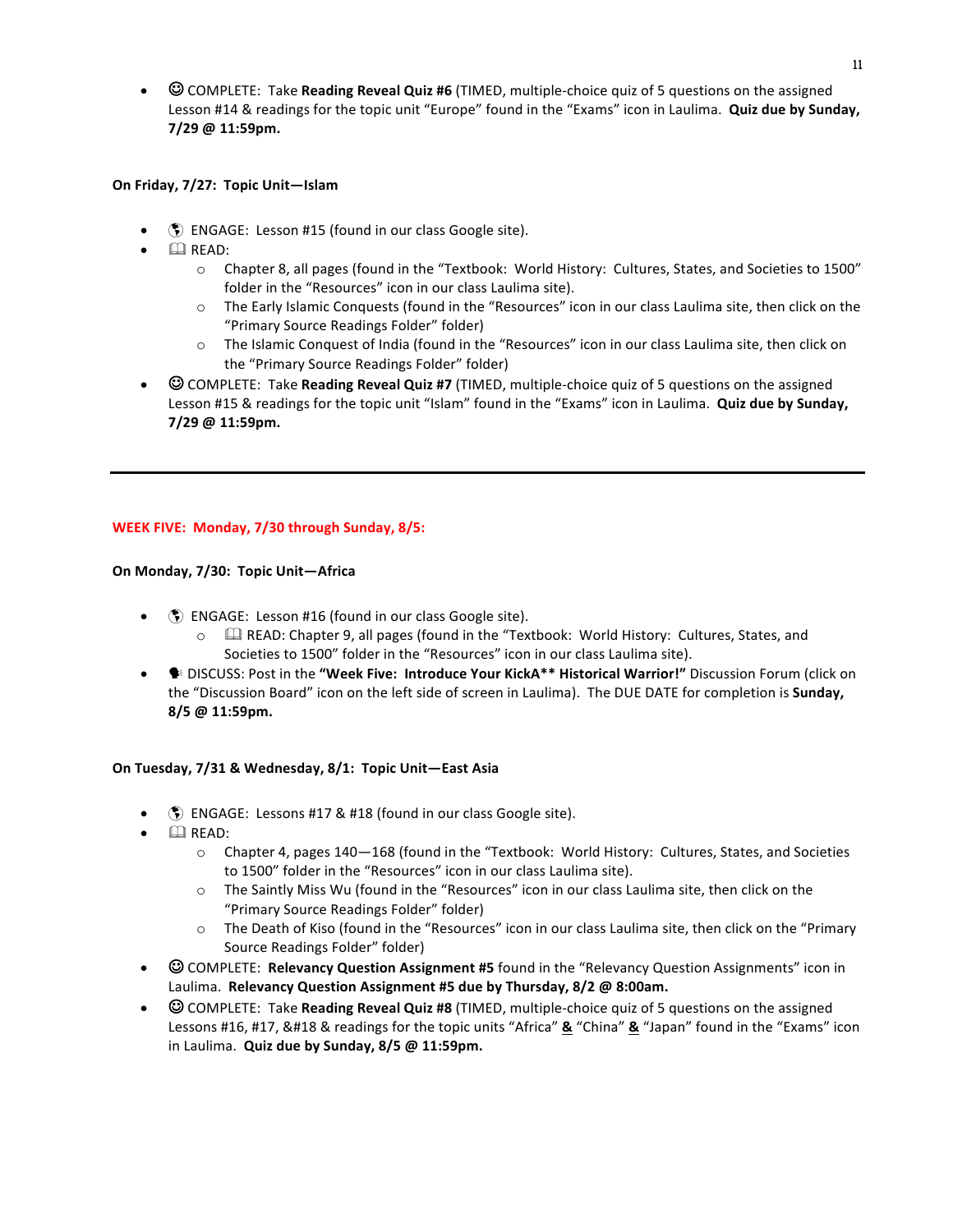#### **On Thursday, 8/2: Topic Unit—Mongols**

- $\bullet$  ENGAGE: Lesson #19 (found in our class Google site).
- $\Box$  READ:
	- $\circ$  Chapter 11, all pages (found in the "Textbook: World History: Cultures, States, and Societies to 1500" folder in the "Resources" icon in our class Laulima site).
	- o Marco Polo, *Accounts of Western Asia* (found in the "Resources" icon in our class Laulima site, then click on the "Primary Source Readings Folder" folder)
- **COMPLETE:** Take Reading Reveal Quiz #9 (TIMED, multiple-choice quiz of 5 questions on the assigned Lesson #19 & readings for the topic unit "Mongols" found in the "Exams" icon in Laulima. **Quiz due by Sunday, 8/5 @ 11:59pm.**

# On Friday, 8/3: Topic Unit-Europe

- $\binom{2}{3}$  ENGAGE: Lesson #20 (found in our class Google site).
- $\mathbb{Q}$  READ:
	- o Chapter 12, all pages (found in the "Textbook: World History: Cultures, States, and Societies to 1500" folder in the "Resources" icon in our class Laulima site).
	- $\circ$  Europe Cringes at Bush Crusade Against Terrorists (found in the "Resources" icon in our class Laulima site, then click on the "Secondary Source Readings Folder" folder)
- © COMPLETE: Take **Reading Reveal Quiz #10** (TIMED, multiple-choice quiz of 5 questions on the assigned Lesson #20 & readings for the topic unit "Europe" found in the "Exams" icon in Laulima. **Quiz due by Sunday, 8/5 @ 11:59pm.**
- © COMPLETE: **Email me** your completed "Real World Assignment: Cover Letter & Resume for a Historical **Warrior"** as a Google Doc, Word Doc or PDF. The DUE DATE for emailing this to me is Sunday, 8/5 @ **11:59pm.**

# **WEEK SIX: Monday, 8/6 through Friday, 8/10:**

# On Monday, 8/6 through Wednesday, 8/8: Topic Unit—KickA\*\* Industries Hiring Executives Discussion

 $\Box$  READ /  $\blacklozenge$  DISCUSS: Read all resumes posted in the "KickA\*\* Industries Resumes" folder found in the "Resources" icon so that you can then come up with the 3 most qualified individual that you would hire (you can choose your own individual as one). Next, participate in the "KickA\*\* Industries Hiring Executives **Discussion"** found in the "Discussion Board" icon in our class Laulima site by writing a 5–7 sentence post on the 3 individuals you would hire and why. In your post, you should explain each of the individual strengths of your chosen individuals (be as specific as possible when talking about these strengths) and how when these strengths are combined, they would make an undefeatable team. The due date for this post is Wednesday, **8/8 @ 11:59pm.**

# **On Tuesday, 8/7 through Friday, 8/10: Designated Testing Period for Exam #2**

 $\odot$  COMPLETE: Take Exam #2 which is found in the "Exams" icon in our Laulima site. This exam has a time limit of 90 minutes and is **due by Friday, 8/11 @ 11:59pm. Exam opens on Tuesday, 8/7 @ 12:00am and automatically closes on Friday, 8/10 @ 11:59pm. The Study Guide for Exam #2 is found in the Resources** icon in our Laulima site (see the "HIST 151 Study Guides for Exams" folder).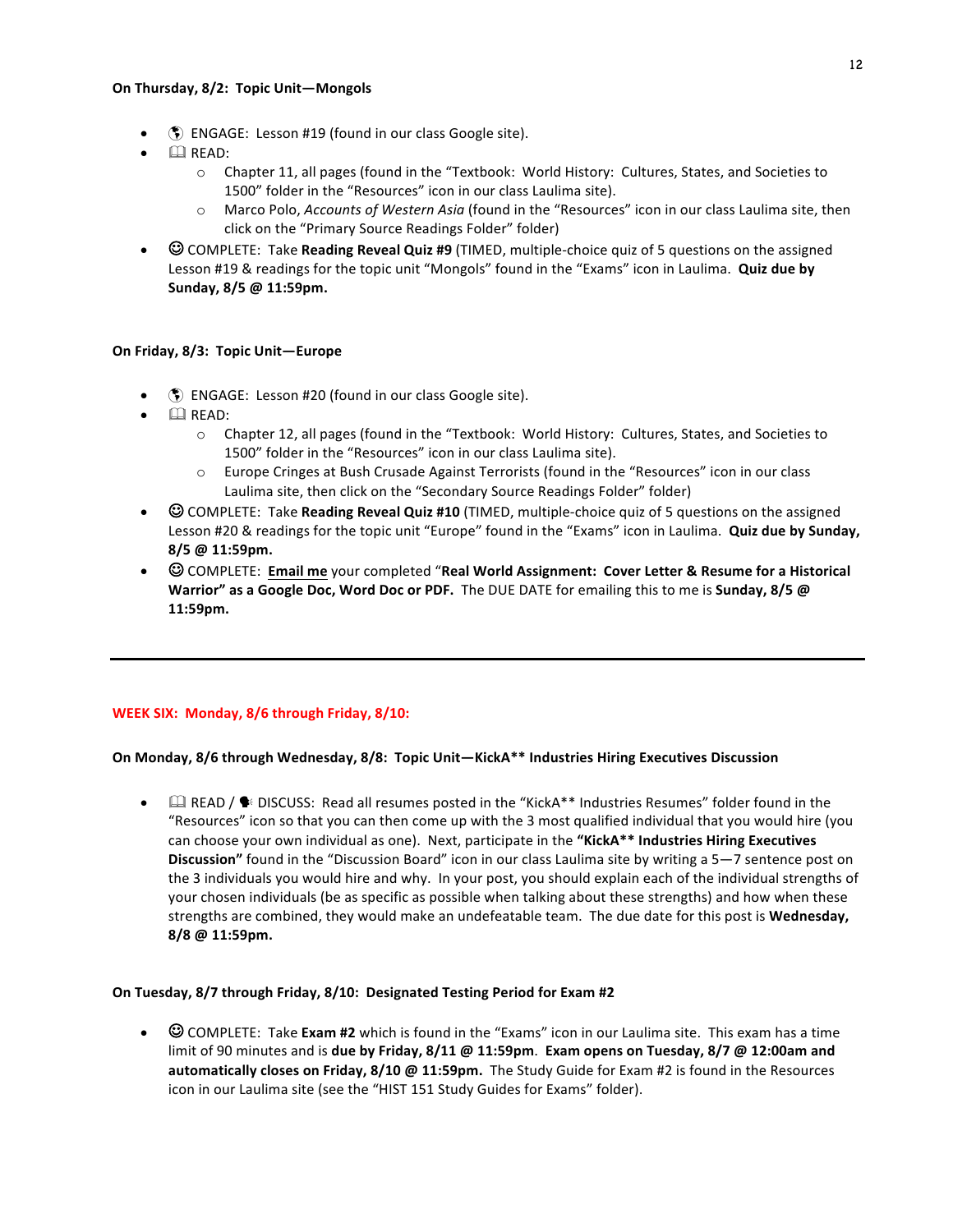

# HELP US SAVE THE WORLD!

KickA\*\* Industries has immediate openings for a few good men & women—barbarian or civilized—as we embark on world domination to eliminate the zombie threat forever.

**Company History: KickA\*\* Industries** is a public-private corporation dedicated to eliminating the zombie pandemic that has turned 90% of the world's population into the living dead. Although guns were the preferred method of zombie elimination, bullets are now in short supply. Hence, KickA\*\* Industries is traveling back in time & recruiting from the world's historical warrior population who know how to kick a\*\* with weapons that don't need reloading (yes, time travel exists but the mechanics of time travel or why KickA\*\* Industries doesn't just send someone back to prevent the zombie plague remains as classified information).

**Minimum Qualifications:** Military experience in the field of battle.

**Desirable Qualifications:** Proven ability to kick a<sup>\*\*</sup> in multiple situations & environments. Dependable (will not run away in hazardous situations). Proven ability to lead. Multiple conquests.

Pay Scale: Starting salary depends on experience. Hazard pay bonus in addition to starting salary. Life & health insurance offered. Family will be provided for upon death in the line of action.

To Apply: Please send in a cover letter stating how you meet the minimum and desirable qualifications, and a resume with current reference(s).

We are an **EOAA** business. We will not discriminate based on gender, ethnicity, culture, sexual orientation, religion, color, age, weight, height, &/or manners.